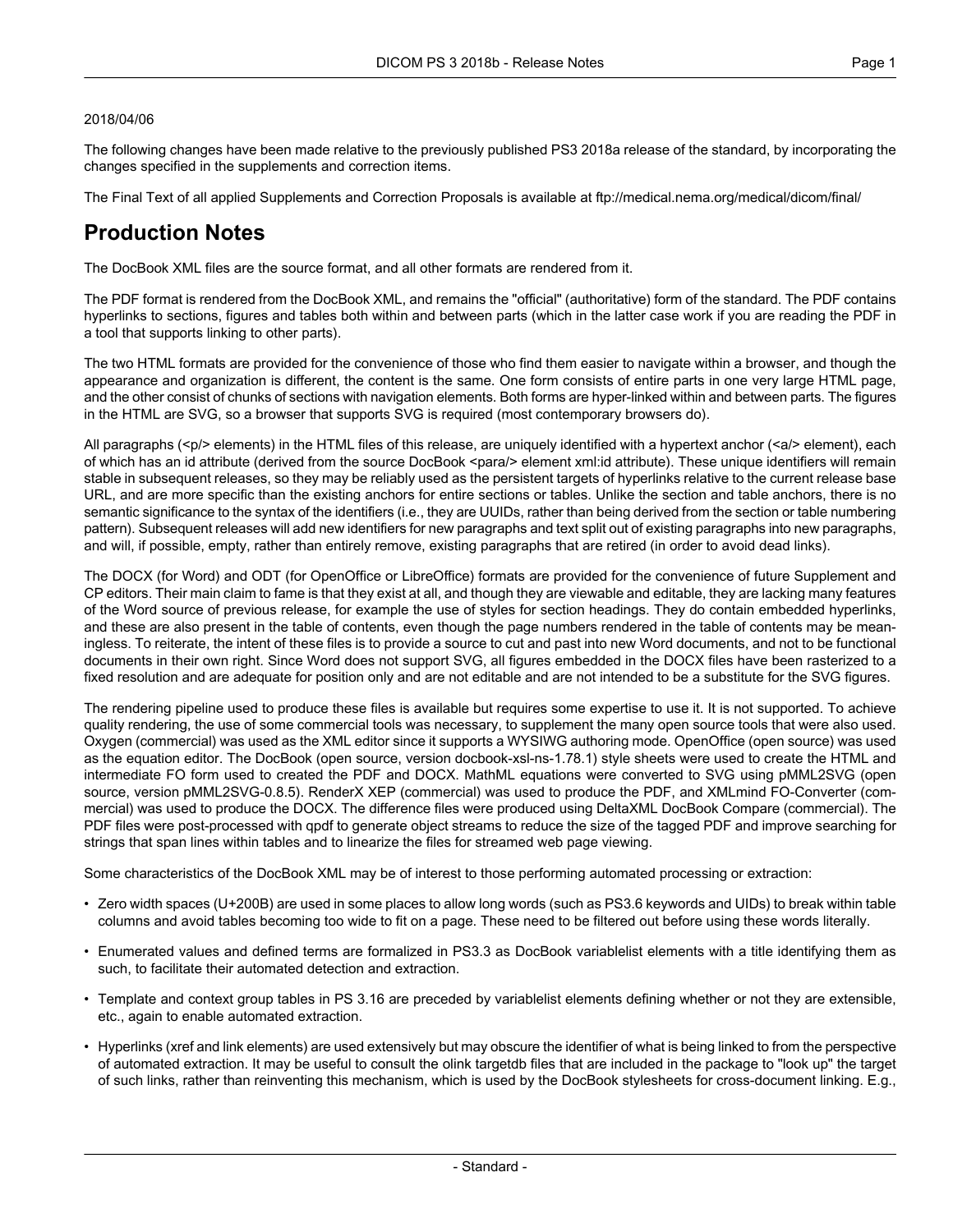one can look up "sect\_TID\_300" in "output/html/targetdb/PS3\_16\_target.db" to determine that it has a "number" of "TID 300" and a "ttl" of "Measurement", etc.

# **Changes to Parts**

#### **General Changes**

•

#### **PS3.1**

•

### **PS3.2**

- [Sup](#page-3-0) 205
- CP [1743](#page-4-0)

### **PS3.3**

- Include Breast Biopsy Target Macro in Breast Tomosynthesis Image Functional Group Macros per CP 1709 left out when incorporated
- Include number of Items for Related Assertion Sequence and consistently capitalize Assertion
- Capitalize everywhere the use of terms that have definitions (Sequence, Item, Study, Series, Patient, etc.)
- Correct use of Data Element versus Attribute
- Add missing tags when using Sequences and referring to their Items
- Make consistent nomenclature for referring to Patient-Based and Equipment-Based Coordinate Systems
- [Sup](#page-3-0) 205 and factored encapsulated document IODs out of non-image overview table
- CP [1224](#page-3-1)
- CP [1713](#page-3-2)
- CP [1716](#page-3-3)
- CP [1727](#page-3-4)
- CP [1731](#page-4-1)
- CP [1737](#page-4-2)
- CP [1740](#page-4-3)
- CP [1742](#page-4-4)
- CP [1744](#page-4-5)

#### **PS3.4**

- [Sup](#page-3-0) 205
- CP [1224](#page-3-1)
- CP [1716](#page-3-3)

- Standard -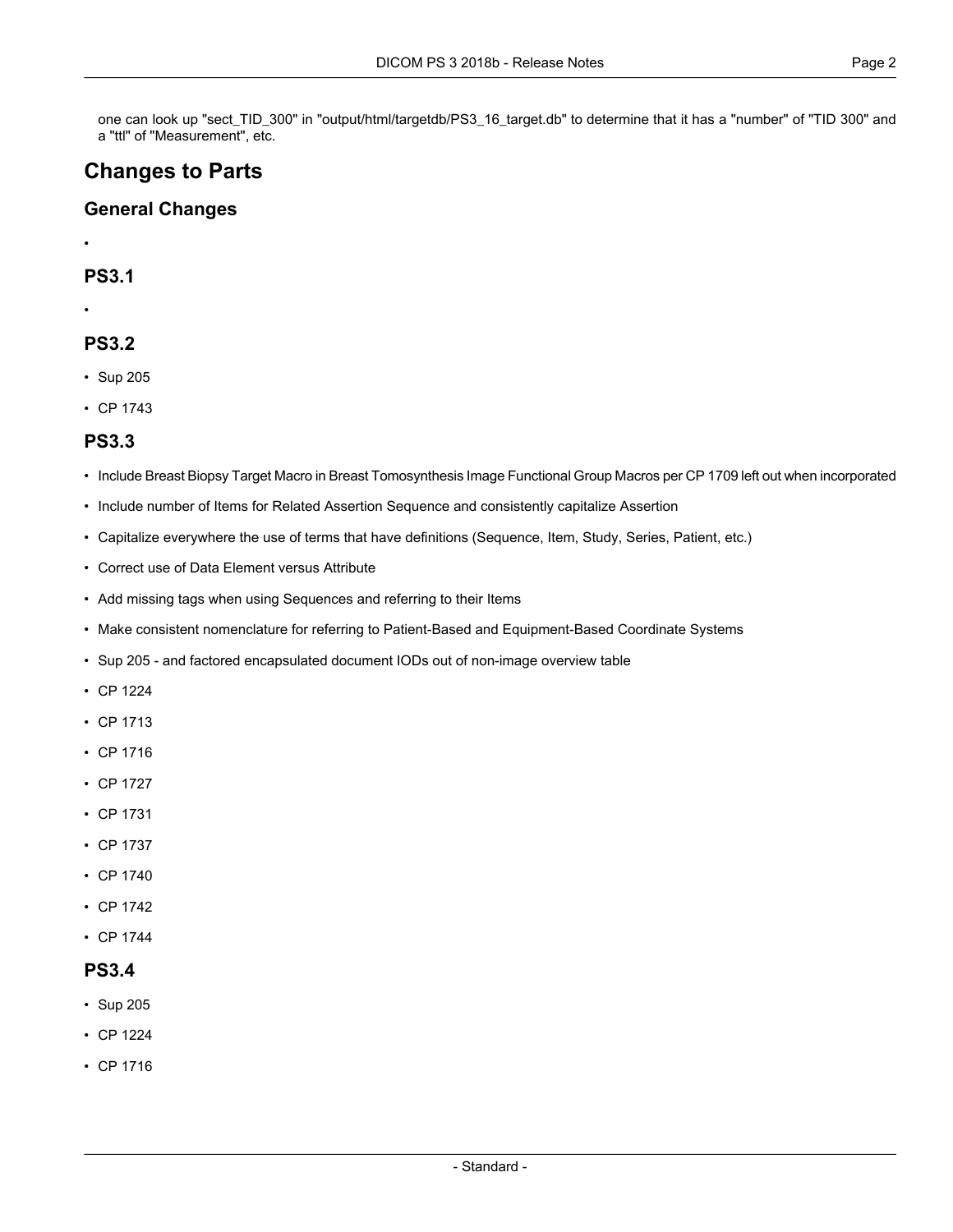# **PS3.5**

• Remove duplicate of OB in list of VM 1

# **PS3.6**

- [Sup](#page-3-0) 205
- CP [1224](#page-3-1)
- CP [1713](#page-3-2)
- CP [1740](#page-4-3)

### **PS3.7**

• CP [1650](#page-3-5)

### **PS3.8**

•

# **PS3.10**

- CP [1729](#page-3-6)
- CP [1730](#page-3-7)

### **PS3.11**

•

# **PS3.12**

•

# **PS3.14**

•

# **PS3.15**

• [Sup](#page-3-8) 204

# **PS3.16**

- Add hyperlink for HL7 v2 Table 0396
- Swap transposed Forensic/Palliative intent meanings
- Add B.1 title Context Groups
- Correct row numbers in TID 10013 Content Item Descriptions
- Update NIST Rosetta link
- [Sup](#page-3-0) 205
- CP [1180](#page-3-9)
- CP [1224](#page-3-1)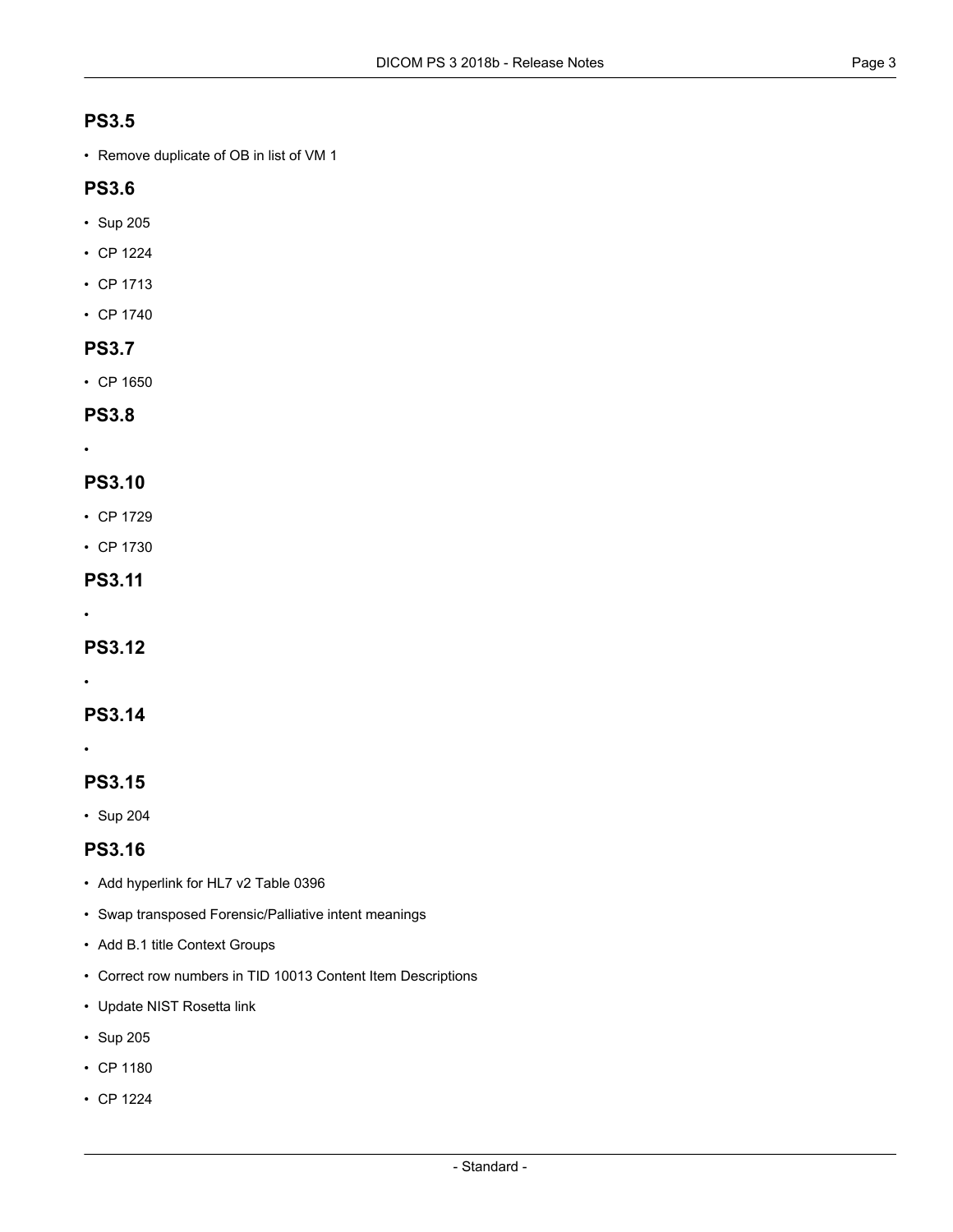#### • CP [1699](#page-3-10)

- CP [1702](#page-3-11)
- CP [1725](#page-3-12)
- CP [1734](#page-4-6)
- CP [1739](#page-4-7)
- CP [1741](#page-4-8)

#### **PS3.17**

• [Sup](#page-3-0) 205

**PS3.18**

# **PS3.19**

•

•

**PS3.20**

•

**PS3.21**

<span id="page-3-8"></span>•

# <span id="page-3-0"></span>**Supplements Incorporated**

- **[Sup](ftp://medical.nema.org/medical/dicom/final/sup204_ft_TLS-Security-Profiles.pdf) 204** TLS Security Profiles
- <span id="page-3-9"></span>**[Sup](ftp://medical.nema.org/medical/dicom/final/sup205_ft_DICOM_Encapsulation_of_STL_Models_for_3D_Manufacturing.pdf) 205** DICOM Encapsulation of STL Models for 3D Manufacturing

# <span id="page-3-5"></span><span id="page-3-1"></span>**Correction Items Incorporated**

- <span id="page-3-10"></span>**CP [1180](ftp://medical.nema.org/medical/dicom/final/cp1180_ft.pdf)** Use LOINC Short Name
- <span id="page-3-11"></span>**CP [1224](ftp://medical.nema.org/medical/dicom/final/cp1224_ft_AddExpirationDateToUPS.pdf)** Add Expiration Date to UPS
- <span id="page-3-2"></span>**CP [1650](ftp://medical.nema.org/medical/dicom/final/cp1650_ft_extendidentitymechanisms.pdf)** Extend User Identity Sub-Item to support web tokens
- <span id="page-3-3"></span>**CP [1699](ftp://medical.nema.org/medical/dicom/final/cp1699_ft_matchunitstoquantities.pdf)** Match units to quantities
- <span id="page-3-12"></span>**CP [1702](ftp://medical.nema.org/medical/dicom/final/cp1702_ft_ihtsdoJul2017INTreleaseupdate.pdf)** Update DICOM to reflect changes in IHTSDO SNOMED CT-DICOM Subset for JUL 2017 INT Release
- <span id="page-3-4"></span>**CP [1713](ftp://medical.nema.org/medical/dicom/final/cp1713_ft_WSIPerFrameFunctionalGroupMacro.pdf)** More compact use of Per-Frame Functional Group Macros in Non-Sparse VL Whole Slide Microscopy Image IOD
- <span id="page-3-6"></span>**CP [1716](ftp://medical.nema.org/medical/dicom/final/cp1716_ft_AddProtocolUIDtoMWLentry.pdf)** Add Protocol UID to MWL Entry
- <span id="page-3-7"></span>**CP [1725](ftp://medical.nema.org/medical/dicom/final/cp1725_ft_Add EventDateTime to CT RDSR.pdf)** Add date and time of irradiation event start to CT RDSR
- **CP [1727](ftp://medical.nema.org/medical/dicom/final/cp1727_ft_remove_unnecessary_relationship_content_constraints.pdf)** Remove unnecessary Relationship Content Constraints (from Radiation Dose SR IODs)
- **CP [1729](ftp://medical.nema.org/medical/dicom/final/cp1729_ft_Update fig Media Storage and DICOM Parts.pdf)** Update Fig 6.2-2 Media Storage and DICOM Parts
- **CP [1730](ftp://medical.nema.org/medical/dicom/final/cp1730_ft_Data Format Layer elements.pdf)** Part 10 Section 6.2.3 DICOM Data Format Layer